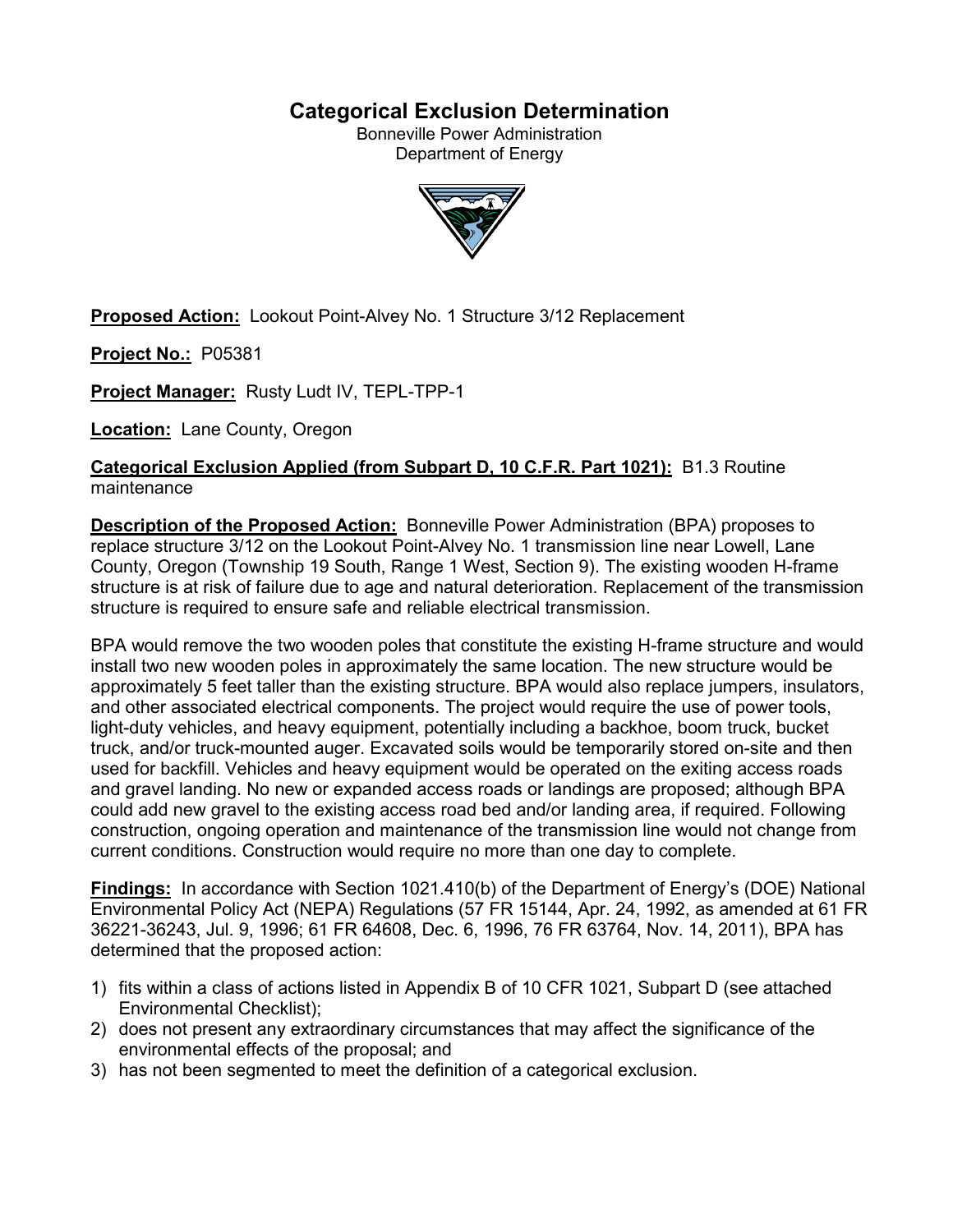Based on these determinations, BPA finds that the proposed action is categorically excluded from further NEPA review.

*/s/ W. Walker Stinnette* W. Walker Stinnette Contract Environmental Protection Specialist Flux Resources, LLC

Reviewed by:

*/s/ Carol P. Leiter* Carol P. Leiter Supervisory Environmental Protection Specialist

Concur:

*/s/ Katey C. Grange* 5/2/2022 Katey C. Grange Date NEPA Compliance Officer

Attachment(s): Environmental Checklist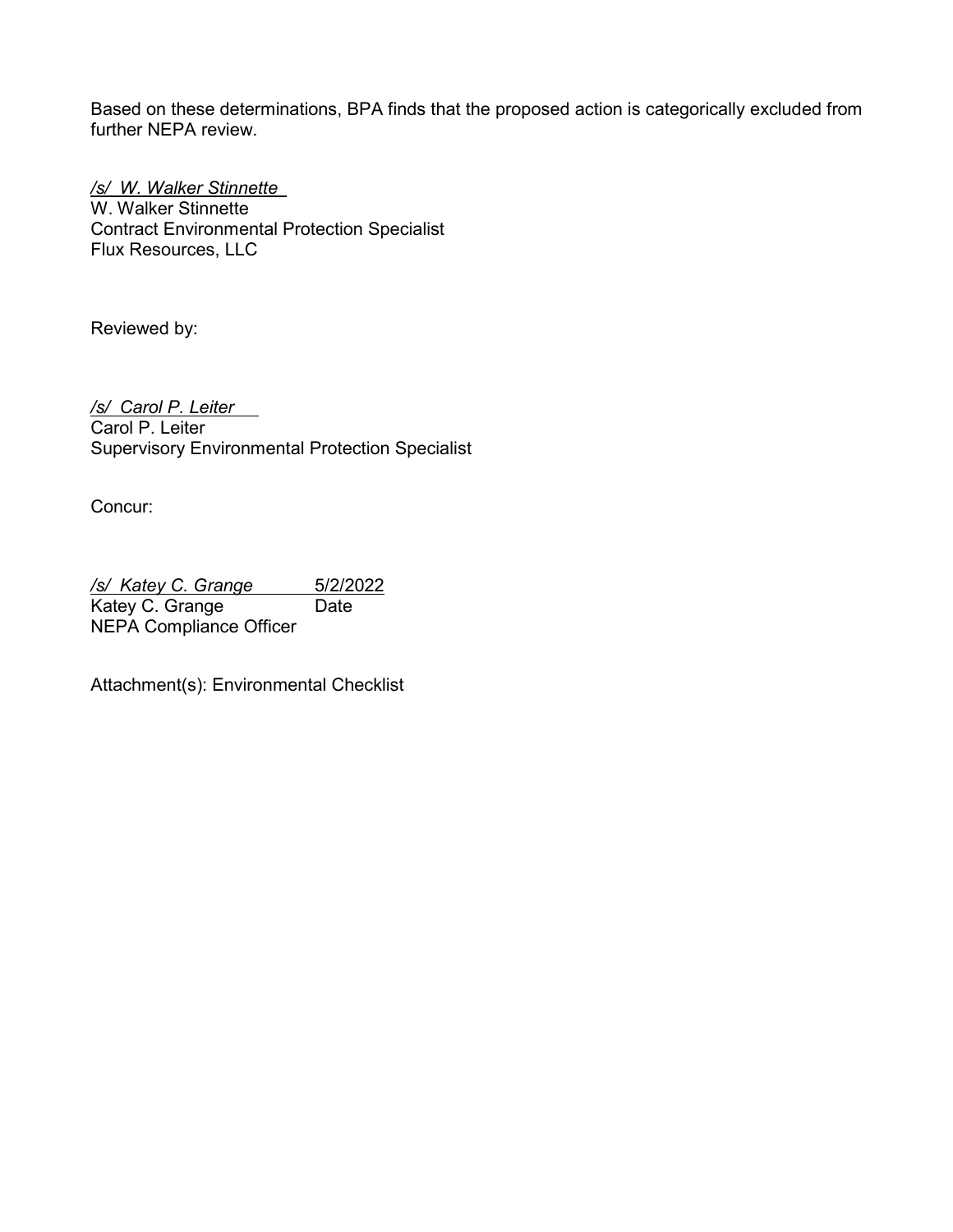# **Categorical Exclusion Environmental Checklist**

This checklist documents environmental considerations for the proposed project and explains why the project would not have the potential to cause significant impacts on environmentally sensitive resources and would meet other integral elements of the applied categorical exclusion.

**Proposed Action:** Lookout Point-Alvey No. 1 Structure 3/12 Replacement

# **Project Site Description**

The project site is located entirely within BPA's existing Lookout Point-Alvey No. 1 transmission line right-of-way easement near Lowell, Lane County, Oregon (Township 19 South, Range 1 West, Section 9). The majority of the project site consists of existing gravel access roads and a landing pad, with some low-growing native and non-native weeds, grasses, and shrubs. The project site is underlain by the Ritner soil series, which is not hydric, and no wetlands or water bodies are present. The right-of-way is surrounded by undeveloped forest (predominantly western hemlock [*Tsuga heterophylla*] and Douglas fir [*Pseudotsuga menziesii*]) that is privately-owned and managed for timber production. Historic aerial imagery indicates that the entire forest within 0.25 miles of the project site was clear cut within the last 30 years.

# **Evaluation of Potential Impacts to Environmental Resources**

# **1. Historic and Cultural Resources**

Potential for Significance: No

Explanation: The Lookout Point-Alvey No. 1 transmission line has been determined eligible for inclusion in the National Register of Historic Places (NRHP). However, the proposed undertaking would not alter the integrity or eligibility of the transmission line. No archaeological resources would be impacted as all potential ground disturbance would occur in previously-disturbed and graveled areas. Therefore, on May 2, 2022, BPA determined that the proposed undertaking would have no potential to cause effects to historic properties (BPA CR Project No.: OR 2022 095).

# **2. Geology and Soils**

Potential for Significance: No

Explanation: The proposed action would result in minor ground disturbance around the base of the existing transmission structure in an area that was previously disturbed during initial construction of the transmission line. Although vehicles and heavy equipment would be operated on the existing access roads and landing pad, some minor soil compaction could occur. Standard construction best management practices would prevent soil erosion and sedimentation.

### **3. Plants (including Federal/state special-status species and habitats)**

Potential for Significance: No

Explanation: The proposed action would crush, remove, or bury some low-growing weeds, grasses, and shrubs where present within the existing gravel access roads and landing pad and around the base of the existing transmission structure. The extent of vegetation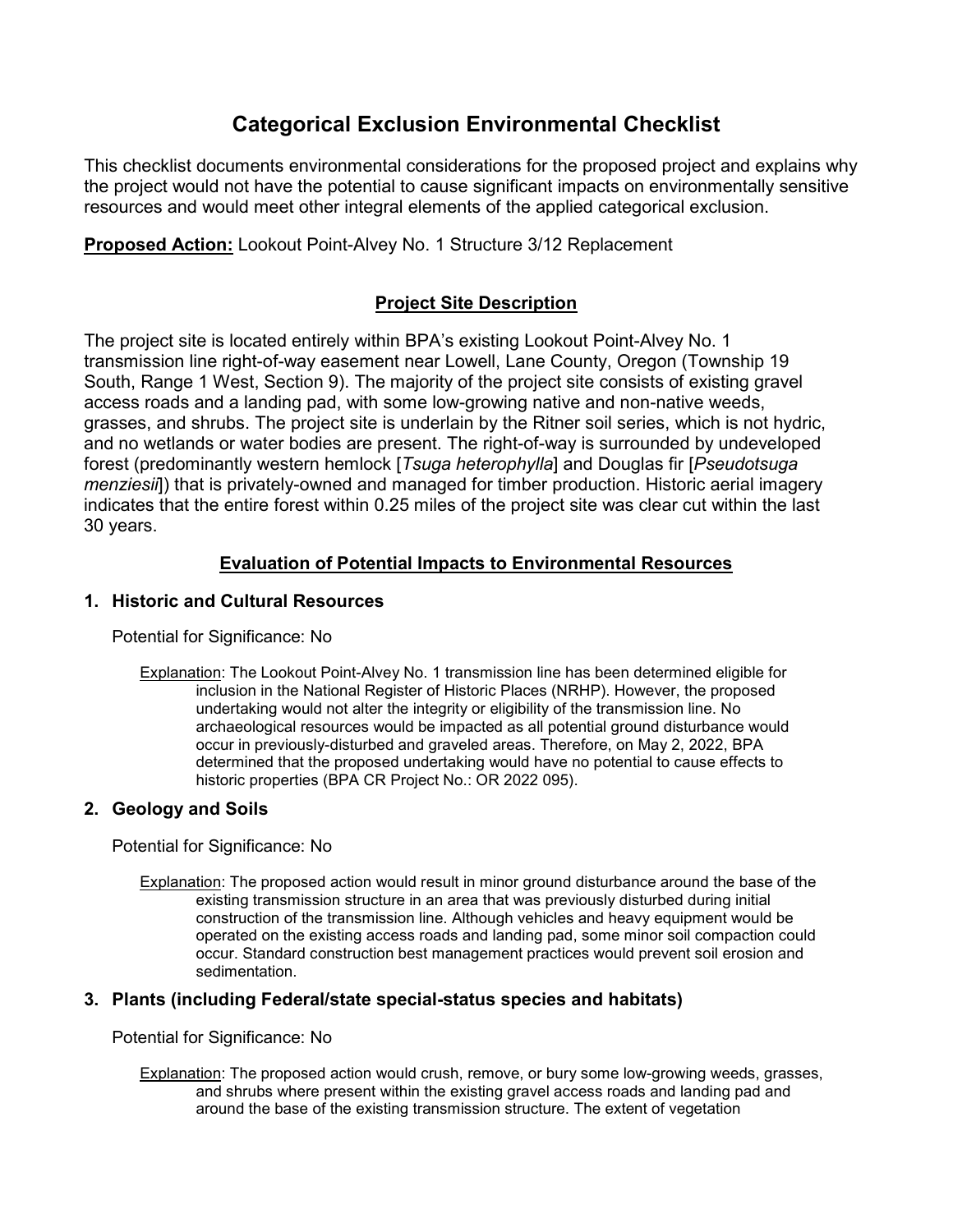disturbance would be minimal, and temporarily disturbed areas would naturally revegetate soon after completion of the project. There are no documented occurrences of any specialstatus plant species near the project site, and the proposed action would not impact any suitable special-status species habitat.

#### **4. Wildlife (including Federal/state special-status species and habitats)**

Potential for Significance: No

Explanation: Minor and temporary disruption of normal wildlife behavior could occur from elevated noise and human presence during construction. There are no documented occurrences of any special-status wildlife species near the project site, and no suitable special-status species habitat is present.

#### **5. Water Bodies, Floodplains, and Fish (including Federal/state special-status species, ESUs, and habitats)**

Potential for Significance: No

Explanation: No water bodies, floodplains, or fish-bearing streams are present within or near the project site. Standard construction best management practices would prevent indirect impacts to off-site water bodies, floodplains, and fish, if present. Therefore, the proposed action would not impact water bodies and floodplains and would have no effect on fish species or habitats.

#### **6. Wetlands**

Potential for Significance: No

Explanation: No wetlands are present within or near the project site. Standard construction best management practices would prevent indirect impacts to off-site wetlands, if present. Therefore, the proposed action would not impact wetlands.

#### **7. Groundwater and Aquifers**

Potential for Significance: No

Explanation: The proposed action would not generate or use hazardous materials that would contaminate groundwater or aquifers. No new wells or other uses of groundwater or aquifers are proposed. Therefore, the proposed action would not impact groundwater or aquifers.

#### **8. Land Use and Specially-Designated Areas**

Potential for Significance: No

Explanation: The existing transmission structure would be replaced within the existing transmission line right-of-way. There would be no change in land use and no impact to speciallydesignated areas.

#### **9. Visual Quality**

Potential for Significance: No

Explanation: During construction, the presence of construction equipment and general construction activities, including temporary soil and vegetation disturbance, would cause temporary visual impacts. The new transmission structure would be approximately 5 feet taller than the existing structure, which is a minor visual change relative to the scale of existing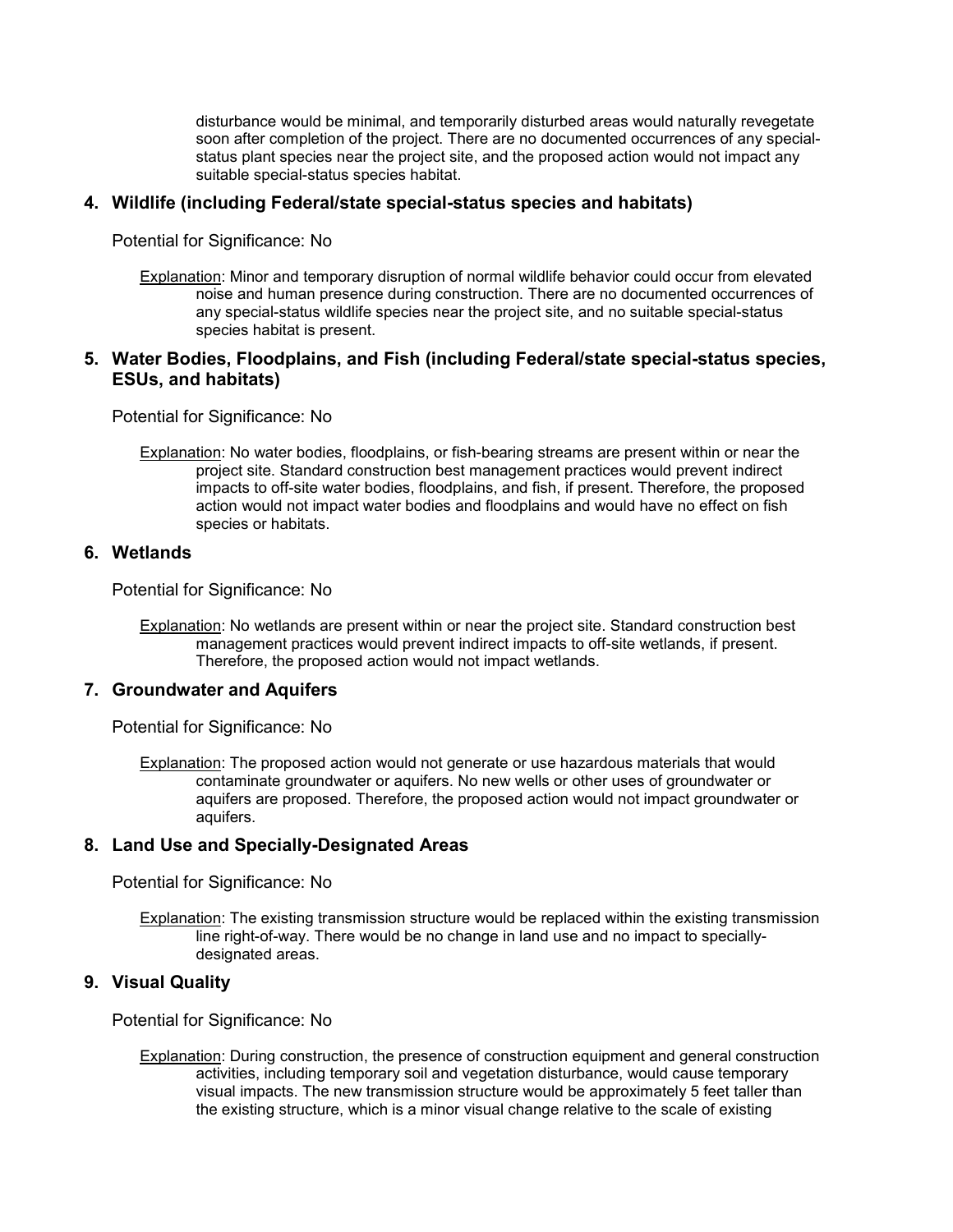structures. The project site is not located in a visually-sensitive area, and changes would be temporary and/or consistent with the existing visual quality of the transmission line rightof-way.

#### **10. Air Quality**

Potential for Significance: No

Explanation: Minor and localized dust and emissions from use of power tools, vehicles, and heavy equipment would temporarily impact air quality during construction. There would be no permanent change in air quality following completion of the proposed action.

#### **11. Noise**

Potential for Significance: No

Explanation: The proposed action would produce construction-related noise at levels greater than current ambient conditions. Noise impacts would be intermittent and temporary (no more than one day) and would only occur during daylight hours (approximately 7 AM to 7 PM). There would be no long-term change in ambient noise following completion of the proposed action.

#### **12. Human Health and Safety**

Potential for Significance: No

Explanation: The proposed action would be completed by transmission line maintenance professionals trained in proper techniques and equipment use. The project would not generate or use hazardous materials and would not create conditions that would increase risk to human health and safety. Therefore, no impacts to human health and safety are expected as a result of the proposed action.

### **Evaluation of Other Integral Elements**

The proposed project would also meet conditions that are integral elements of the categorical exclusion. The project would not:

**Threaten a violation of applicable statutory, regulatory, or permit requirements for environment, safety, and health, or similar requirements of DOE or Executive Orders.**

Explanation: N/A

**Require siting and construction or major expansion of waste storage, disposal, recovery, or treatment facilities (including incinerators) that are not otherwise categorically excluded.**

Explanation: N/A

**Disturb hazardous substances, pollutants, contaminants, or CERCLA excluded petroleum and natural gas products that preexist in the environment such that there would be uncontrolled or unpermitted releases.**

Explanation: N/A